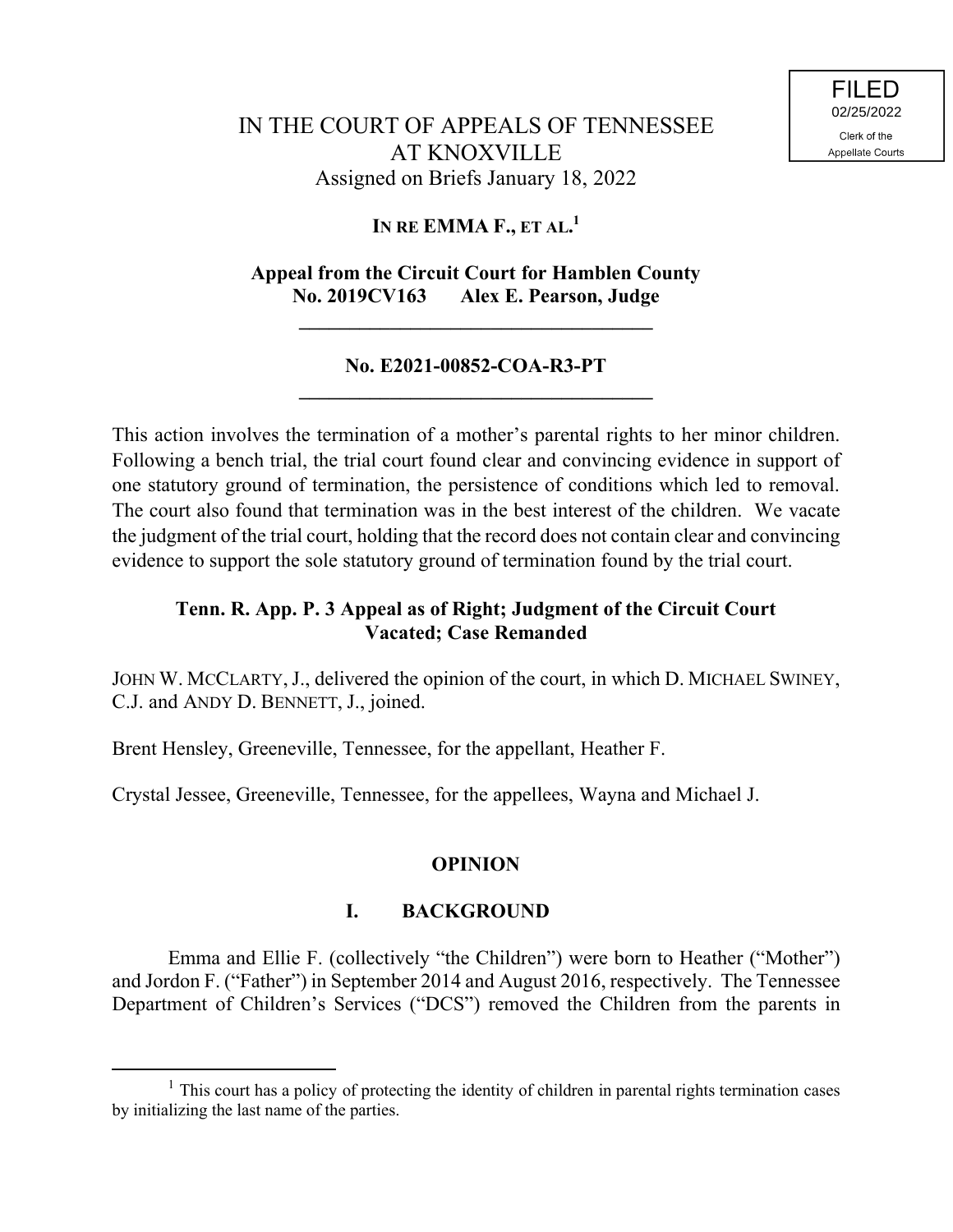March 2019 pursuant to a court order entered in the Hamblen County Juvenile Court.<sup>2</sup> The Children were placed with the paternal grandparents, Wayna and Michael J. (collectively "Petitioners"). DCS provided some services to the parents and crafted a permanency plan.

On December 24, 2019, Petitioners<sup>3</sup> filed a petition to terminate Mother and Father's parental rights in the Hamblen County Circuit Court.<sup>4</sup> Petitioners alleged that termination was warranted based upon the following statutory grounds: (1) abandonment for the willful failure to remit child support, (2) abandonment based upon the failure to provide a suitable home, (3) the persistence of conditions which led to removal, and (4) substantial noncompliance with the permanency plan. Father executed a voluntary surrender of his parental rights. The trial court appointed a guardian ad litem and set a visitation schedule in August 2020, with Mother receiving four hours of weekly visitation.

The hearing on the termination petition was continued until June 3, 2021, at which time several witnesses testified. Mother testified that she and Father are now divorced and that she lives with her grandparents. She confirmed that this is the second time that the Children have been removed from her care. She explained that DCS removed the Children once before due to allegations of drug abuse but that her custody of them was restored once she completed all of the requirements. The Children lived with her for approximately a year and a half prior to the instant removal preceding the termination petition.

Mother explained that she is an addict. She attempted sobriety in October 2019 but has relapsed multiple times since removal. She stated that she has worked continuously, albeit at different places of employment, since removal and that she paid child support once she was made aware of the support order in 2020.

Mother claimed that she maintained regular visitation<sup>5</sup> with the Children until Grandmother accused her of assault and moved for a no contact order in General Sessions Court. Mother's grandmother then facilitated visitation until February 2021, when Grandmother again refused visitation due to Mother's drug use. Mother sought rehabilitation in March 2021 and remained sober until she smoked some marijuana in May 2021. She returned to the rehabilitation center and was released to outpatient services.

 $\overline{a}$ 

<sup>&</sup>lt;sup>2</sup> The Juvenile Court record was not presented to the Circuit Court for consideration.

<sup>&</sup>lt;sup>3</sup> The original petition did not include Grandfather as a petitioner. Grandparents later filed an amended petition to include him as a petitioner.

<sup>&</sup>lt;sup>4</sup> DCS has not provided services since that time.

<sup>&</sup>lt;sup>5</sup> She admitted to missing three or more visits due to drug use.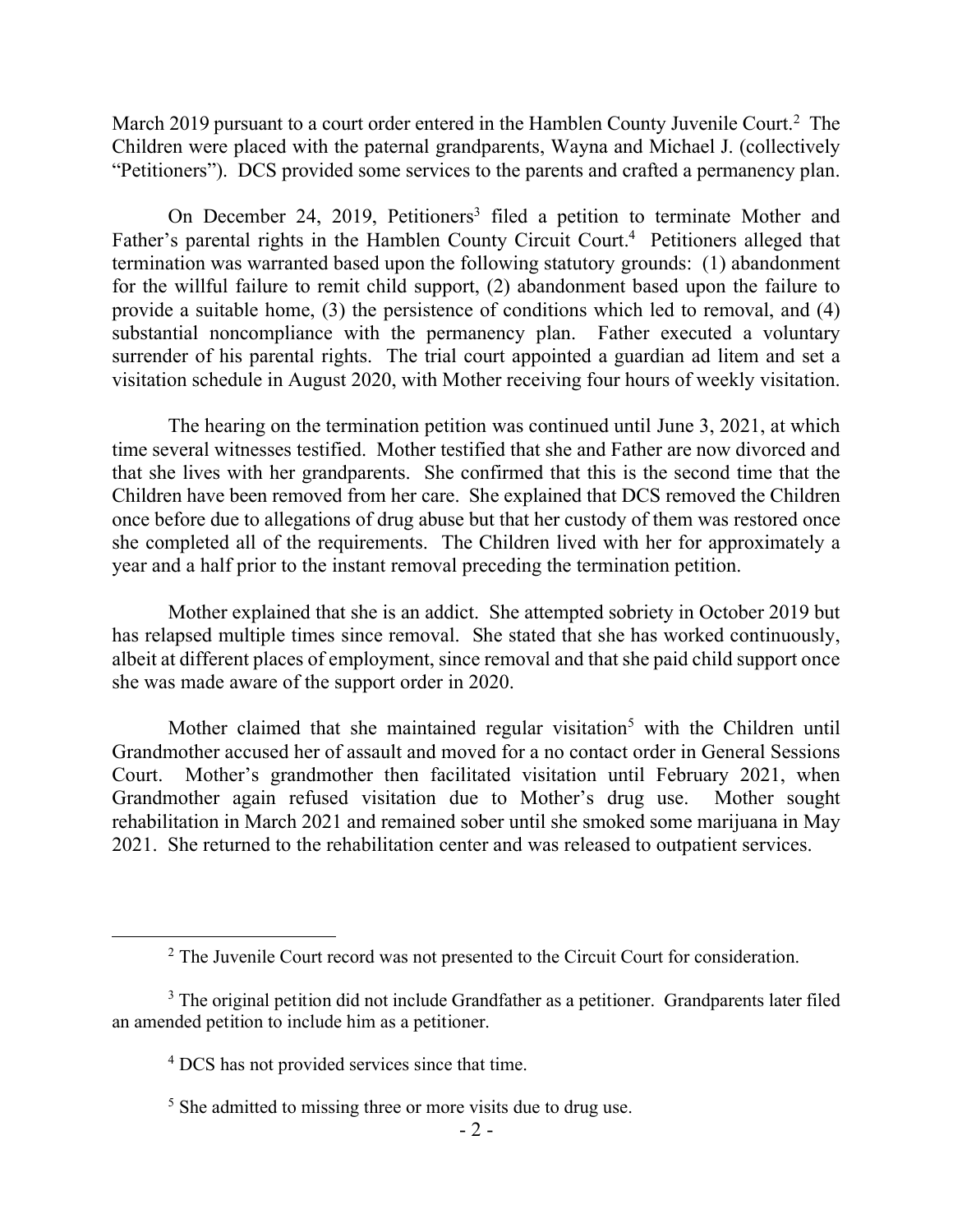Father testified concerning Mother's continued drug use. He further stated that he visits with the Children on a bi-weekly basis. He confirmed that he uses marijuana and last used the day before the hearing.

Grandmother admitted that she permitted Father's visitation with the Children on a regular basis under her supervision. She testified concerning Mother's drug use and claimed that Mother attended visitation while under the influence and that, at times, she told Mother to leave due to Mother's behavior. She confirmed that she did not permit visitation for a period of time. She recently informed Mother that she would "work something out" for visitation. She claimed that Mother had not pursued the offer. Petitioners confirmed their ability to provide for the Children and their desire to adopt them upon the termination of Mother's parental rights.

Following the hearing, the trial court found clear and convincing evidence in support of one ground of termination, namely the persistence of conditions which led to removal. The court held that Petitioners failed to prove the remaining grounds. The court further found that termination was in the best interest of the Children. This timely appeal followed.

### **II. ISSUES**

We consolidate and restate the issues pertinent to this appeal as follows:

A. Whether clear and convincing evidence supports the trial court's finding of the statutory ground for termination.

B. Whether clear and convincing evidence supports the trial court's finding that termination of Mother's parental rights was in the best interest of the Children.

#### **III. STANDARD OF REVIEW**

Parents have a fundamental right to the care, custody, and control of their children. *Stanley v. Illinois*, 405 U.S. 645, 651 (1972); *In re Drinnon*, 776 S.W.2d 96, 97 (Tenn. Ct. App. 1988). This right "is among the oldest of the judicially recognized liberty interests protected by the Due Process Clauses of the federal and state constitutions." *In re M.J.B.*, 140 S.W.3d 643, 652-53 (Tenn. Ct. App. 2004). "Termination of a person's rights as a parent is a grave and final decision, irrevocably altering the lives of the parent and child involved and 'severing forever all legal rights and obligations' of the parent." *Means v. Ashby*, 130 S.W.3d 48, 54 (Tenn. Ct. App. 2003) (quoting Tenn. Code Ann. § 36-1- 113(I)(1)). "'[F]ew consequences of judicial action are so grave as the severance of natural family ties.'" *M.L.B. v. S.L.J.*, 519 U.S. 102, 119 (1996) (quoting *Santosky v. Kramer*, 455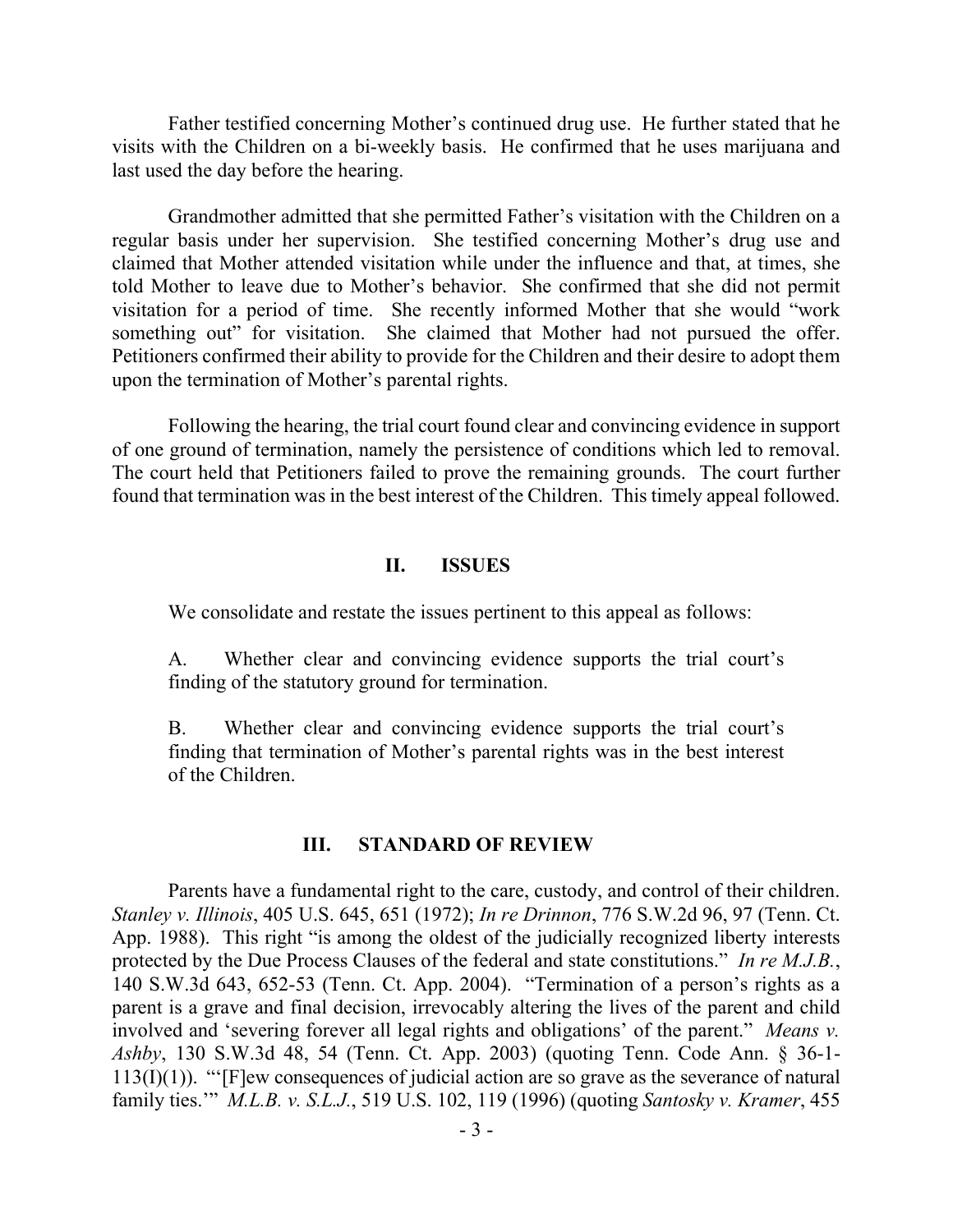U.S. 745, 787 (1982)).

Although parental rights are superior to the claims of other persons and the government, they are not absolute and may be terminated upon appropriate statutory grounds. *See In Re Angela E.*, 303 S.W.3d 240, 250 (Tenn. 2010); *Blair v. Badenhope*, 77 S.W.3d 137, 141 (Tenn. 2002). Due process requires clear and convincing evidence of the existence of the grounds for termination. *In re Drinnon*, 776 S.W.2d at 97. A parent's rights may be terminated only upon

(1) [a] finding by the court by clear and convincing evidence that the grounds for termination of parental or guardianship rights have been established; and (2) [t]hat termination of the parent's or guardian's rights is in the best interest[ ] of the child.

Tenn. Code Ann. § 36-1-113(c). "[A] court must determine that clear and convincing evidence proves not only that statutory grounds exist [for the termination] but also that termination is in the child's best interest." *In re Valentine*, 79 S.W.3d 539, 546 (Tenn. 2002). The existence of at least one statutory basis for termination of parental rights will support the trial court's decision to terminate those rights. *In re C.W.W.*, 37 S.W.3d 467, 473 (Tenn. Ct. App. 2000), *abrogated on other grounds by In re Audrey S.*, 182 S.W.3d 838 (Tenn. Ct. App. 2005).

The heightened burden of proof in parental termination cases minimizes the risk of erroneous decisions. *In re C.W.W.*, 37 S.W.3d at 474; *In re M.W.A., Jr.*, 980 S.W.2d 620, 622 (Tenn. Ct. App. 1998). "Evidence satisfying the clear and convincing evidence standard establishes that the truth of the facts asserted is highly probable and eliminates any serious or substantial doubt about the correctness of the conclusions drawn from the evidence." *In re Audrey S.*, 182 S.W.3d at 861 (citations omitted). It produces in a factfinder's mind a firm belief or conviction regarding the truth of the facts sought to be established. *In re A.D.A.*, 84 S.W.3d 592, 596 (Tenn. Ct. App. 2002); *Ray v. Ray*, 83 S.W.3d 726, 733 (Tenn. Ct. App. 2001); *In re C.W.W.*, 37 S.W.3d at 474.

In 2016, the Tennessee Supreme Court provided guidance to this court in reviewing cases involving the termination of parental rights:

An appellate court reviews a trial court's findings of fact in termination proceedings using the standard of review in Tenn. R. App. P. 13(d). Under Rule 13(d), appellate courts review factual findings de novo on the record and accord these findings a presumption of correctness unless the evidence preponderates otherwise. In light of the heightened burden of proof in termination proceedings, however, the reviewing court must make its own determination as to whether the facts, either as found by the trial court or as supported by a preponderance of the evidence, amount to clear and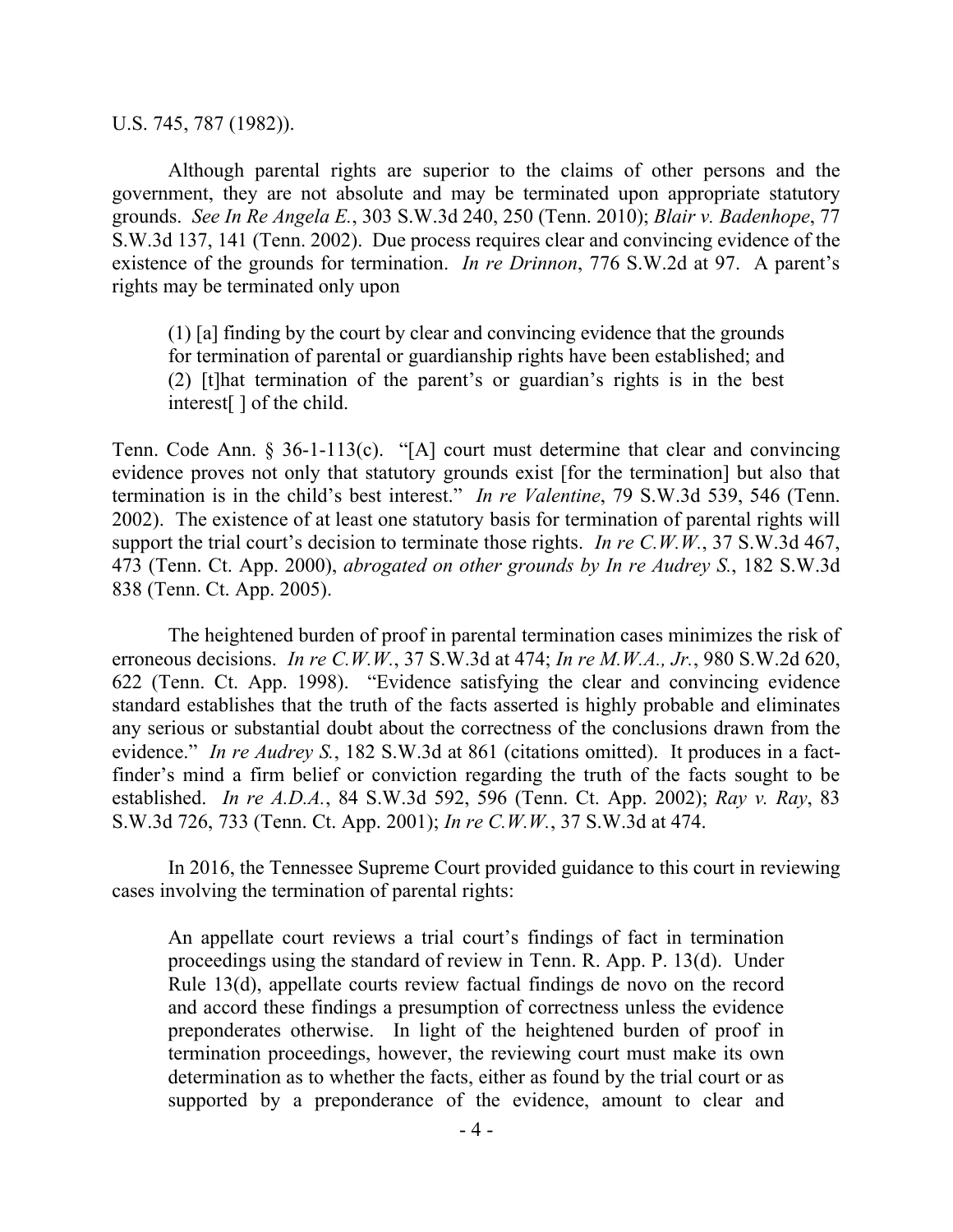convincing evidence of the elements necessary to terminate parental rights. The trial court's ruling that the evidence sufficiently supports termination of parental rights is a conclusion of law, which appellate courts review de novo with no presumption of correctness. Additionally, all other questions of law in parental termination appeals, as in other appeals, are reviewed de novo with no presumption of correctness.

*In re Carrington H.*, 483 S.W.3d 507, 523-24 (Tenn. 2016) (citations omitted); *see also In re Gabriella D.*, 531 S.W. 3d 662, 680 (Tenn. 2017).

Lastly, in the event that the "resolution of an issue in a case depends upon the truthfulness of witnesses, the trial judge, who has had the opportunity to observe the witnesses and their manner and demeanor while testifying, is in a far better position than this Court to decide those issues." *In re Navada N.*, 498 S.W.3d 579, 591 (Tenn. Ct. App. 2016) (citing *McCaleb v. Saturn Corp.*, 910 S.W.2d 412, 415 (Tenn. 1995); *Whitaker v. Whitaker*, 957 S.W.2d 834, 837 (Tenn. Ct. App. 1997)). "Thus, this court gives great weight to the credibility accorded to a particular witness by the trial court." *In re Christopher J.*, No. W2016-02149-COA-R3-PT, 2017 WL 5992359 at \*3 (Tenn. Ct. App. Dec. 4, 2017) (citing *Whitaker*, 957 S.W.2d at 837).

### **IV. DISCUSSION**

#### A.

Mother argues that clear and convincing evidence was not presented to establish the statutory ground of the persistence of conditions which led to removal. Under Tennessee law, a trial court may terminate parental rights when:

(3)(A) The child has been removed from the home or the physical or legal custody of a parent or guardian for a period of six (6) months *by a court order* entered at any stage of proceedings in which a petition has been filed in the juvenile court alleging that a child is a dependent and neglected child, *and*:

(i) The conditions that led to the child's removal still persist, preventing the child's safe return to the care of the parent or guardian, or other conditions exist that, in all reasonable probability, would cause the child to be subjected to further abuse or neglect, preventing the child's safe return to the care of the parent or guardian;

(ii) There is little likelihood that these conditions will be remedied at an early date so that the child can be safely returned to the parent or guardian in the near future; and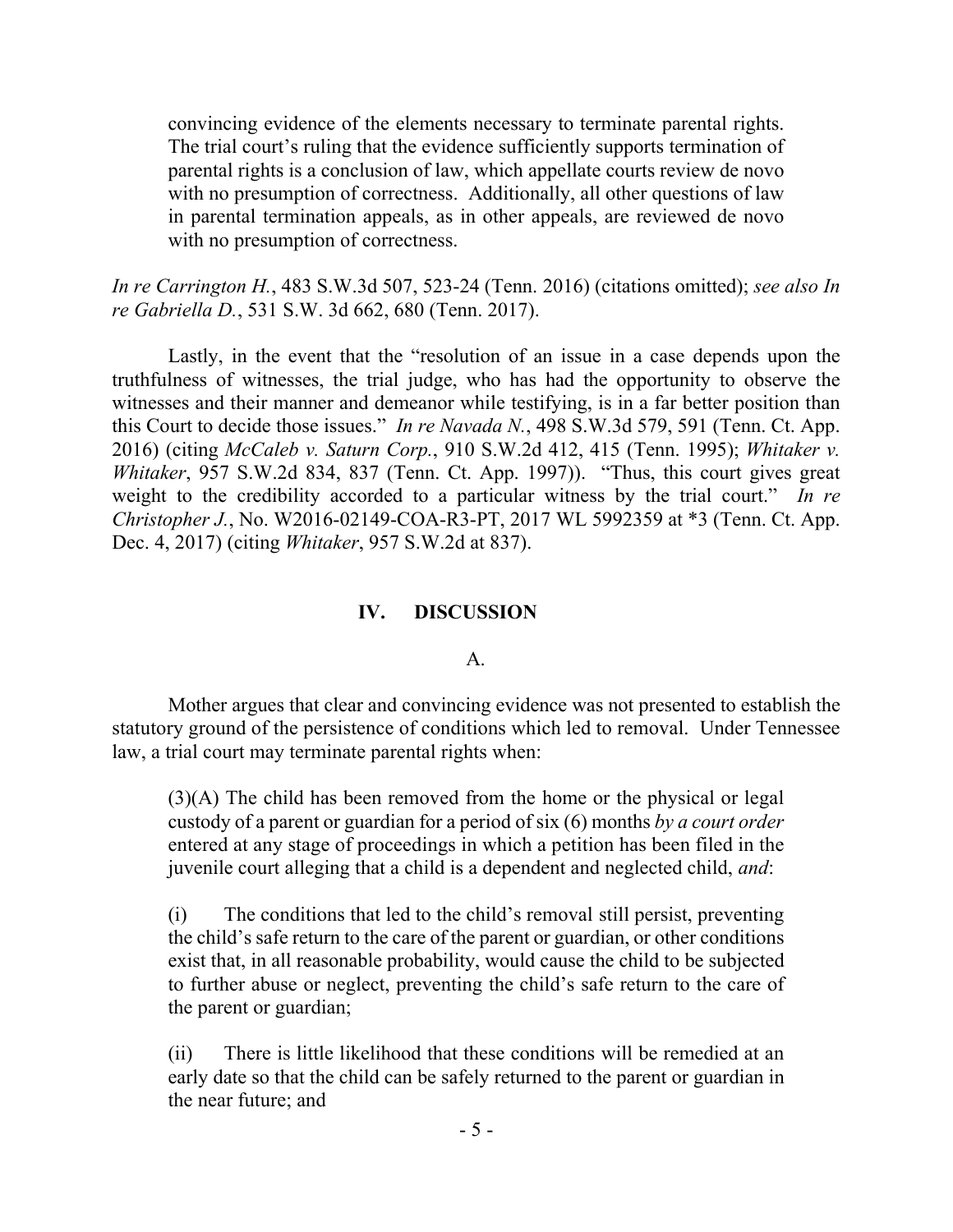(iii) The continuation of the parent or guardian and child relationship greatly diminishes the child's chances of early integration into a safe, stable, and permanent home;

Tenn. Code Ann. § 36-1-113(g)(3) (emphasis added). Termination of parental rights requires clear and convincing evidence of all three factors. *In re Valentine*, 79 S.W.3d at 550. Additionally, the persistence of conditions ground may only be applied "where the prior court order removing the child from the parent's home was based on a judicial finding of dependency, neglect, or abuse." *In re Audrey S.*, 182 S.W.3d at 874. The statute does not require that only the original conditions leading to removal be used to establish grounds for termination. On the contrary, the statute specifically includes both "[t]he conditions that led to the child's removal . . . or other conditions [ ] that, in all reasonable probability, would cause the child to be subjected to further abuse or neglect<sup>[1]</sup>. Tenn. Code Ann. §  $36-1-113(g)(3)(A)(i)$ .

The record before this court does not contain the order of removal or any other like documents from the juvenile court for this court's consideration. The trial court admitted that the scant record limited its ability to sustain the other grounds of termination but nevertheless found clear and convincing evidence in support of the instant ground. We have no doubt that the juvenile court record exists and contains an order of removal most likely based upon Mother's admitted drug use; however, as stated previously by this court, we cannot "assume the existence of facts which are not in the record." *State Dept. of Children's Servs. v. D.W.J.*, No. E2004-02586-COA-R3-CV, 2005 WL 1528367, at \*4-5 (Tenn. Ct. App. June 29, 2005) (reversing the termination ground of the persistence of conditions based upon the failure to admit the removal order into the record). Indeed, the "threshold consideration" for this ground is a court order of removal. *In re Allie-Mae K.*, No. M2020-00215-COA-R3-CV, 2020 WL 6887870, at \*11-12 (Tenn. Ct. App. Nov. 24, 2020) (reversing the termination ground of the persistence of conditions based upon the failure to admit the removal order into the record). We are unable to determine whether the children were removed from the home by a court order based upon the record provided, a necessary finding to sustain this ground of termination. Accordingly, we reverse this ground of termination and further vacate the order of termination in its entirety.

B.

Having concluded that there was not clear and convincing evidence supporting at least one statutory ground of termination, consideration of this issue is pretermitted.